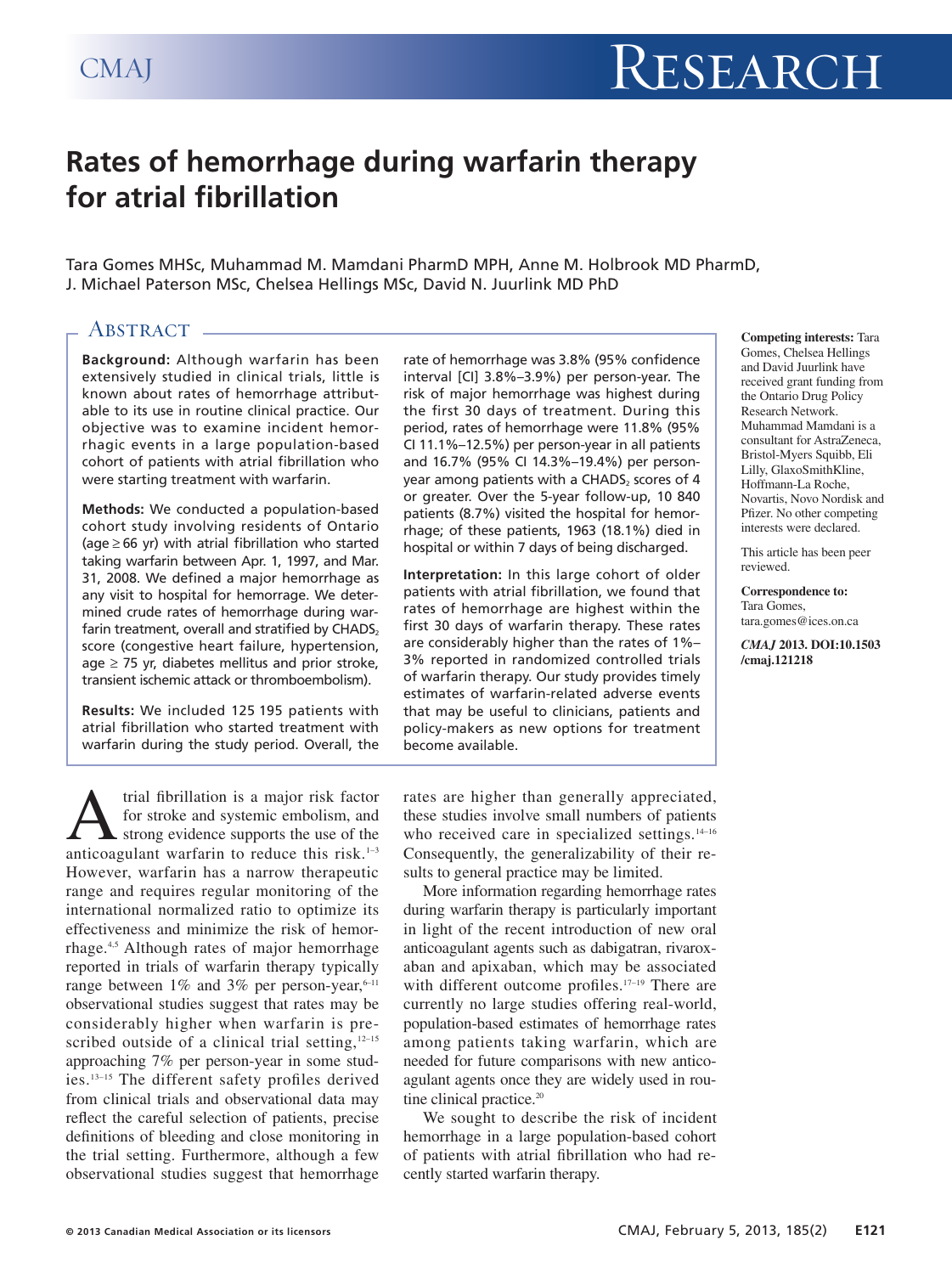## **Methods**

#### **Setting**

We performed a population-based cohort study among Ontario residents aged 66 years and older who started warfarin therapy between Apr. 1, 1997, and Mar. 31, 2008. Eligible residents had access to prescription drug coverage, physician care and hospital services through the province's universal health care system, the Ontario Health Insurance Plan (OHIP). The study was approved by the Research Ethics Board of the Sunnybrook Health Sciences Centre, Toronto, Ontario.

#### **Data sources**

We linked multiple administrative datasets from Ontario, Canada's most populous province. Out-

| Characteristic                                   | Patients,<br>no. $(\%)^*$<br>$n = 125$ 195 |
|--------------------------------------------------|--------------------------------------------|
| Age at start of study, yr, median (IQR)          | 77 (72-82)                                 |
| Age category, yr                                 |                                            |
| $66 - 75$                                        | 53 260 (42.5)                              |
| $76 - 85$                                        | 56 026 (44.8)                              |
| $\geq 86$                                        | 15 909 (12.7)                              |
| Male sex                                         | 61 911 (49.5)                              |
| Income quintile                                  |                                            |
| 1                                                | 24 945 (19.9)                              |
| $\overline{2}$                                   | 27 033 (21.6)                              |
| 3                                                | 24 707 (19.7)                              |
| 4                                                | 23 401 (18.7)                              |
| 5                                                | 24 752 (19.8)                              |
| Missing                                          | 357 (0.3)                                  |
| Rural residence                                  | 18 942 (15.1)                              |
| Charlson comorbidity index                       |                                            |
| $\mathbf{0}$                                     | 36 616 (29.2)                              |
| 1                                                | 26 397 (21.1)                              |
| $\geq$ 2                                         | 39 919 (31.9)                              |
| No admission to hospital                         | 22 263 (17.8)                              |
| Drugs prescribed in past 1 yr, no., median (IQR) | $8(5-12)$                                  |
| Previous admission to hospital for hemorrhage    | 5 596 (4.5)                                |
| Resident of long-term care facility              | 6 411 (5.1)                                |
| Comorbidity (past 3 yr)                          |                                            |
| Renal disease                                    | 1 876 (1.5)                                |
| Liver disease                                    | 3 873 (3.1)                                |
| Alcoholism                                       | 3 801 (3.0)                                |
| Dementia                                         | 11831(9.5)                                 |
| Medication use (past 120 d)                      |                                            |
| Acetylsalicylic acid                             | 24 328 (19.4)                              |

patient prescription records were identified from the Ontario Public Drug Benefit Program Database, which contains comprehensive information on prescription drugs dispensed to about 1.8 million residents of Ontario aged 65 years and older, annually. We identified hospital visits using the Canadian Institute for Health Information's Discharge Abstract Database and emergency department visits using the National Ambulatory Care Reporting System. These databases contain detailed diagnostic and procedural information regarding all inpatient hospital admissions and visits to emergency departments. We used the OHIP database to identify claims for inpatient and outpatient physician services, and the Registered Persons Database to obtain demographic information for all members of the cohort. We used the Ontario Diabetes Database,<sup>21</sup> the Congestive Heart Failure Database and the Hypertension Database<sup>22</sup> to calculate the CHADS<sub>2</sub> score (determined using criteria validated by Gage and colleagues, $23$  with 1 point each for congestive heart failure, hypertension, age  $\geq$  75 yr, and diabetes mellitus, and 2 points for previous ischemic stroke) for each patient in the cohort. The sensitivity and specificity of each of these databases are high.21,22 They are held securely in a linked, deidentified form and analyzed at the Institute for Clinical Evaluative Sciences, and are routinely used for the purposes of studying drug safety.<sup>24-27</sup>

### **Identification of the cohort**

We identified all patients to whom warfarin was dispensed between Apr. 1, 1997, and Mar. 31, 2008. For each participant, we identified a period of continuous warfarin use beginning with the first prescription dispensed after his or her 66th birthday. To create an inception cohort, we excluded patients with any prescription for warfarin dispensed in the preceding year, and we did not include participants during their first year of eligibility for prescription drug coverage (age 65 yr) to avoid incomplete medication records. To restrict the analysis to patients with atrial fibrillation receiving warfarin therapy, we excluded patients who had not visited a physician, been assessed in an emergency department or been admitted to hospital for atrial fibrillation or flutter (*International Classification of Diseases, 9th Revision (Clinical Modification)* code 427.3; *International Statistical Classification of Diseases and Related Health Problems, 10th revision* codes I48.0 or I48.1; OHIP diagnosis code 427) in the 100 days preceding their first prescription for warfarin being dispensed. For all analyses, we defined the date of entry into the cohort as the date on which the first prescription for warfarin meeting these criteria was dispensed.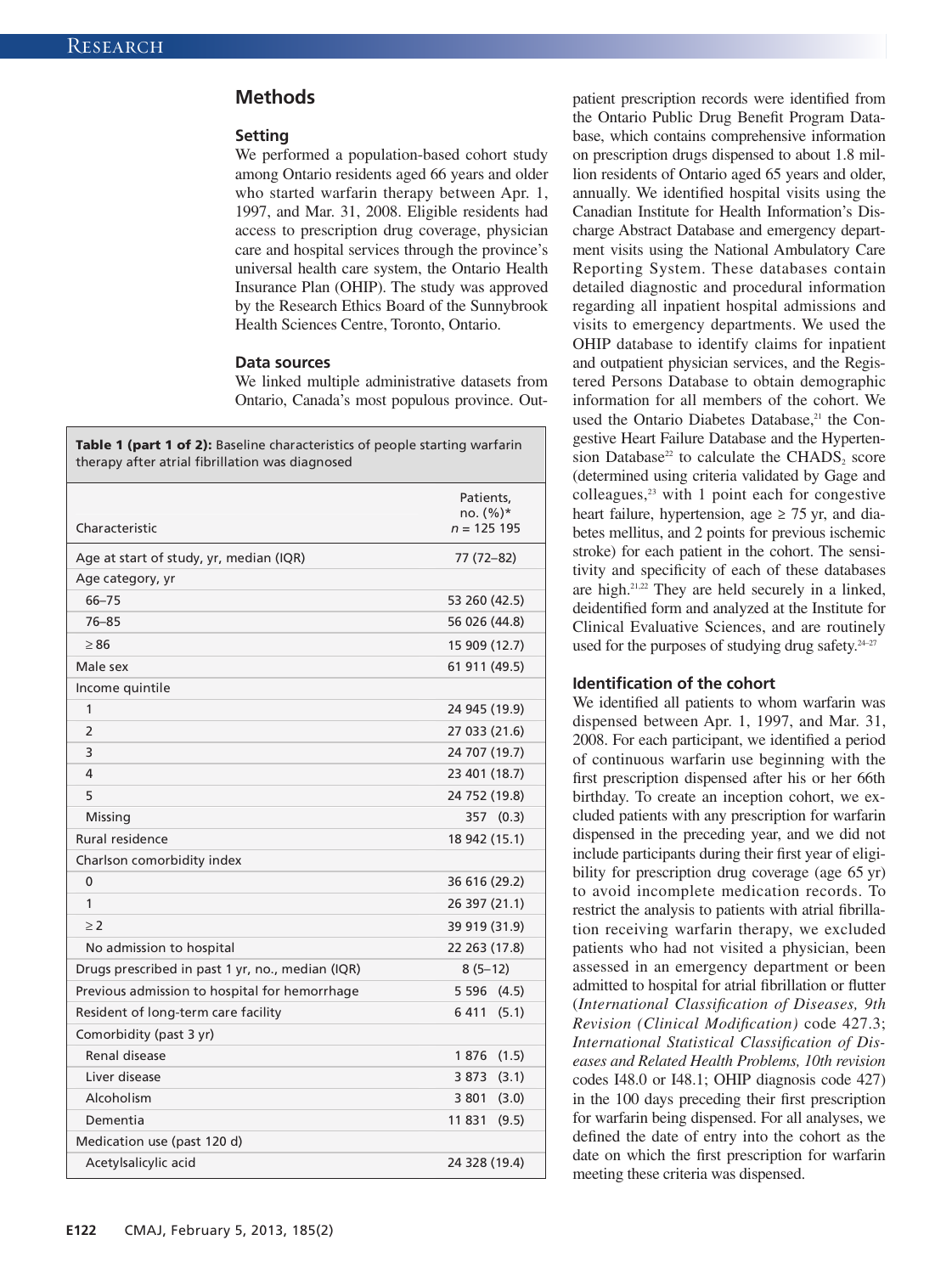## **Warfarin exposure**

Because the maximum duration of a prescription eligible for funding by the Ontario Public Drug Program is 100 days, we defined ongoing warfarin therapy by successive refills of a prescription within 180 days to allow for periodic adjustments to doses, lapses in adherence and variable timing of refills. If more than 180 days elapsed between successive prescriptions, patients were deemed to have stopped treatment; such patients were followed for 100 days from the date of the last prescription to identify instances of hemorrhage that may have precipitated the end of treatment.

#### **Risk of hemorrhage**

A major hemorrhage was defined as a visit to an emergency department or an admission to hospital for hemorrhage during warfarin therapy. We followed patients until 1 of the following events occurred: a visit to hospital for hemorrhage, the end of warfarin therapy, death, 5 years of followup or the end of the study period (Mar. 31, 2010). We stratified hemorrhage anatomically as upper gastrointestinal, lower gastrointestinal, intracranial or other (principally consisting of hemorrhage involving the genitourinary tract or respiratory system). Detailed ICD-9 and ICD-10 codes for these definitions are provided in Appendix 1 (available at www .cmaj .ca /lookup /suppl /doi :10 .1503 /cmaj .121218 /-/DC1), and are based on a validation study that found these codes to have 94% sensitivity and 83% specificity in defining major hemorrhage events.28 If a patient had multiple admissions for hemorrhage during warfarin therapy, we in cluded only the first such event.

## **Patient characteristics**

We determined the following baseline characteristics for members of the study cohort: age, sex, estimated socioeconomic status (based on neighbourhood income quintile), $29$  residence in a longterm care facility, rural residence and receipt of prescriptions for antiplatelet drugs (acetylsalicylic acid [ASA], clopidogrel, dipyridamole or ticlopidine) or nonsteroidal anti-inflammatory drugs (NSAIDs) in the 120 days preceding entry to the cohort. We defined several indicators of comorbidity in the preceding 3 years, including the Charlson comorbidity index,  $30,31$  the total number of drugs for which patients had received a prescription in the previous year, admission to hospital for renal disease, liver disease, alcoholism or dementia, and previous admissions to hospital involving hemorrhage.

Although we did not have access to laboratory data to assess the quality of anticoagulation, we performed 2 analyses to explore the frequency of international normalized ratio testing in our population. In the first analysis, we restricted our cohort to those patients receiving warfarin for at least 365 days, and measured the average number of prothrombin time tests per person during the first year of follow-up. The second analysis assessed the prevalence of a prothrombin time test in the 7 and 14 days before hemorrhage as a surrogate measure of the adequacy of monitoring the international normalized ratio. To create a comparator group, we randomly assigned index dates to patients without a hemorrhage during the 5-year follow-up that followed the same temporal distribution as the hemorrhage dates. For each patient with a hemorrhage, a patient who did not have a hemorrhage was randomly selected, and the prevalence of a prothrombin time test was assessed for the period before his or her index date.

**Table 1 (part 2 of 2):** Baseline characteristics of people starting warfarin therapy after atrial fibrillation was diagnosed

|                                                                  | Patients,<br>$no. (%)*$ |
|------------------------------------------------------------------|-------------------------|
| Characteristic                                                   | $n = 125$ 195           |
| Medication use (past 120 d)                                      |                         |
| Acetylsalicylic acid and clopidogrel                             | 557<br>(0.4)            |
| Acetylsalicylic acid and dipyridamole                            | 817<br>(0.7)            |
| Other nonsteroidal anti-inflammatory drugs                       | 20 671 (16.5)           |
| Clopidogrel                                                      | 4 1 5 1<br>(3.3)        |
| Ticlopidine                                                      | 1 0 9 2<br>(0.9)        |
| Time to starting warfarin therapy, d, median (IQR)               | $7(2-22)$               |
| 0                                                                | 21 573 (17.2)           |
| $1 - 7$                                                          | 41 278 (33.0)           |
| $8 - 14$                                                         | 21 090 (16.8)           |
| $15 - 30$                                                        | 16 976 (13.6)           |
| $31 - 100$                                                       | 24 278 (19.4)           |
| CHADS <sub>2</sub> score (components)                            |                         |
| Congestive heart failure                                         | 44 011 (35.2)           |
| Hypertension                                                     | 94 063 (75.1)           |
| Age > 75 yr                                                      | 78 408 (62.6)           |
| <b>Diabetes</b>                                                  | 30 437 (24.3)           |
| Previous stroke                                                  | 26 661 (21.3)           |
| CHADS, score                                                     |                         |
| $\mathbf 0$                                                      | 8655<br>(6.9)           |
| 1                                                                | 30 108 (24.0)           |
| 2                                                                | 44 716 (35.7)           |
| 3                                                                | 29 713 (23.7)           |
| 4                                                                | 9599(7.7)               |
| 5                                                                | 1860(1.5)               |
| 6                                                                | 544<br>(0.4)            |
| Note: IQR = interguartile range.<br>*Unless otherwise indicated. |                         |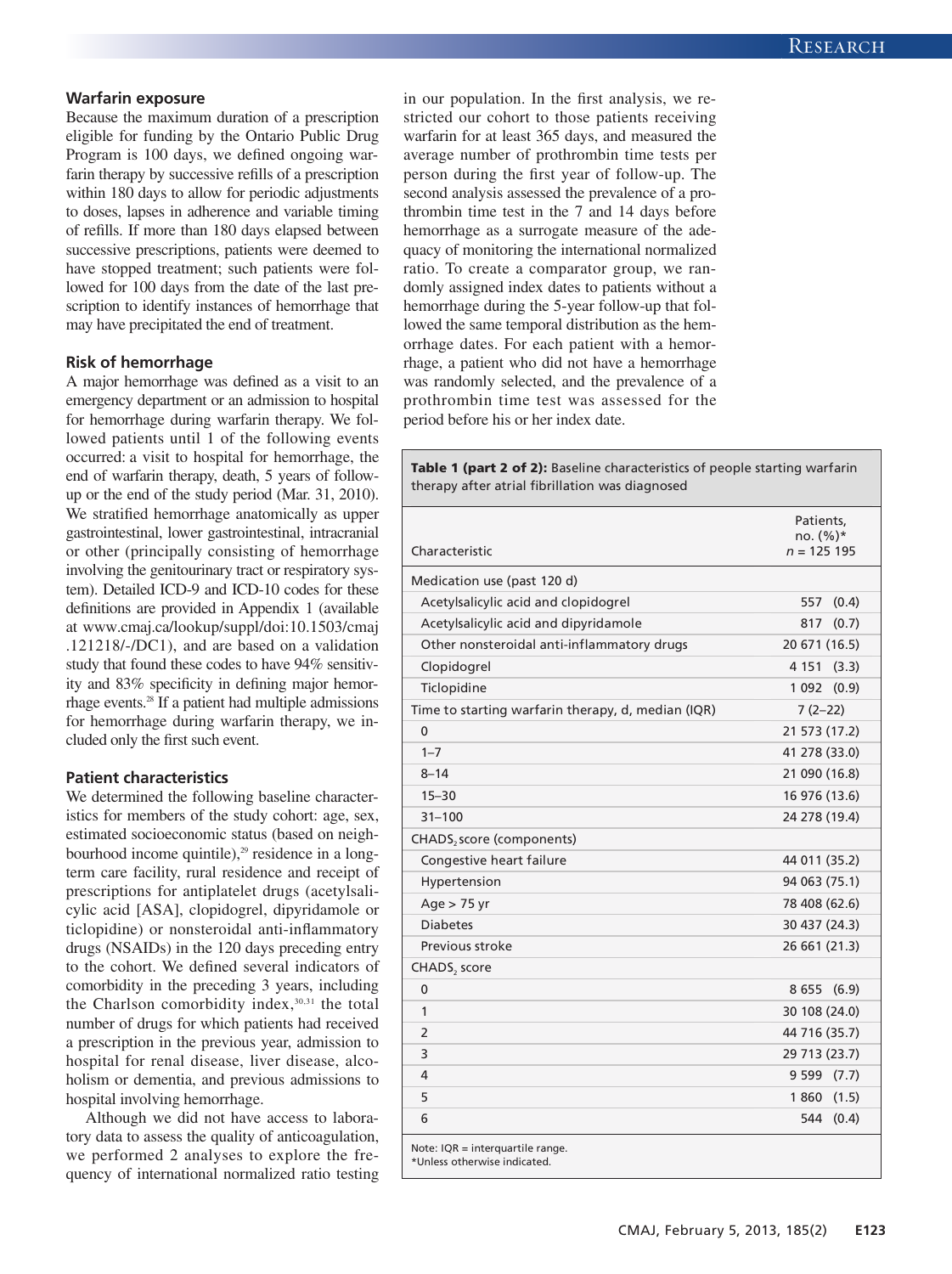## **Statistical analysis**

We calculated the crude rate of hemorrhage in each 30-day interval after the start of warfarin therapy. The rate was calculated as the total number of people with a visit to hospital for a hemorrhage divided by the number of people taking warfarin, alive and event-free, at the beginning of the interval. All rates were expressed as a percentage per person-year of follow-up. We stratified analyses by  $\text{CHADS}_2$  score. We used the Cochrane–Armitage test to identify differences in hemorrhage rates among groups. In a sensitivity analysis, we stratified hemorrhage rates by age ( $\lt$  75 yr and  $\geq$  75 yr) to align with typical inclusion criteria in randomized controlled trials. This stratification is important, because patients aged 75 years and older typically have a higher burden of atrial fibrillation, greater frailty and greater propensity for hemorrhagic outcomes than younger patients.

**Table 2:** Rates of hemorrhage by length of time since starting warfarin therapy Rate of hemorrhage, % per person-year (95% CI) Characteristic Hemorrhages during 5-yr follow-up, no. (%)\* First 30 d Remainder of 5-yr follow-up Overall **Overall, no. 10 840 11.8 (11.1–12.4)** 3.4 (3.4–3.5) 3.8 (3.8–3.9) CHADS<sub>2</sub> score 0 382 (3.5) 7.2 (5.5–9.5) 1.6 (1.4–1.7) 1.8 (1.6–2.0) 1 1 845 (17.0) 7.3 (6.3–8.4) 2.3 (2.2–2.4) 2.5 (2.4–2.6) 2–3 7 053 (65.1) 13.3 (12.5–14.3) 3.8 (3.7–3.9) 4.3 (4.2–4.4) 4–6 1 560 (14.4) 16.7 (14.3–19.4) 6.0 (5.7–6.3) 6.7 (6.3–7.0) Type of hemorrhage Intracranial 549 (5.1) 0.4 (0.4–0.5) 0.2 (0.2–0.2) 0.2 (0.2–0.2) Upper gastrointestinal 2 829 (26.1) 4.0 (3.8–4.2) 0.9 (0.8–0.9) 1.0 (1.0–1.0) Lower gastrointestinal 3 956 (36.5) 4.6 (4.4–4.9) 1.2 (1.2–1.3) 1.4 (1.4–1.4) Other 4 190 (38.7) 4.7 (4.5–5.0) 1.3 (1.3–1.3) 1.5 (1.5–1.5) **Age** ≤ **75 yr, no.** 3684 9.2 (8.4–10.2) 2.6 (2.5–2.7) 2.9 (2.8–3.0)  $CHADS<sub>2</sub> score$ 0 382 (10.4) 7.2 (5.5–9.5) 1.6 (1.4–1.7) 1.8 (1.6–2.0) 1 1 204 (32.7) 6.8 (5.7–8.1) 2.0 (1.9–2.2) 2.3 (2.1–2.4) 2–3 1 881 (51.1) 12.1 (10.6–13.9) 3.4 (3.3–3.6) 3.9 (3.7–4.0) 4–6 217 (5.9) 13.1 (8.2–20.7) 5.5 (4.8–6.4) 6.0 (5.3–6.9) Type of hemorrhage Intracranial 194 (5.3) 0.4 (0.3–0.4) 0.1 (0.1–0.1) 0.2 (0.1–0.2) Upper gastrointestinal 1 055 (28.6) 3.9 (3.5–4.3) 0.7 (0.7–0.7) 0.8 (0.8–0.9) Lower gastrointestinal 1 268 (34.4) 3.5 (3.2–3.9) 0.9 (0.9–0.9) 1.0 (1.0–1.0) Other 1 406 (38.2) 3.3 (3.0–3.7) 1.0 (1.0–1.0) 1.1 (1.1–1.1) **Age > 75 yr, no. 7 156** 13.7 (12.7–14.6) 4.1 (4.0–4.2) 4.6 (4.5–4.7) CHADS, score  $0 \hspace{.2cm} 0 \hspace{.2cm} 0 \hspace{.2cm} 0 \hspace{.2cm} 0 \hspace{.2cm} 0 \hspace{.2cm} 0 \hspace{.2cm} 0 \hspace{.2cm} 0 \hspace{.2cm} 0 \hspace{.2cm} 0 \hspace{.2cm} 0 \hspace{.2cm} 0 \hspace{.2cm} 0 \hspace{.2cm} 0 \hspace{.2cm} 0 \hspace{.2cm} 0 \hspace{.2cm} 0 \hspace{.2cm} 0 \hspace{.2cm} 0 \hspace{.2cm} 0 \hspace{.2cm} 0 \hspace{.2cm}$ 1 641 (9.0) 8.5 (6.6–10.9) 2.8 (2.6–3.1) 3.1 (2.9–3.4) 2–3 5 172 (72.3) 13.8 (12.8–15.0) 4.0 (3.9–4.1) 4.5 (4.4–4.6) 4–6 1 343 (18.8) 17.3 (14.6–20.3) 6.1 (5.7–6.4) 6.8 (6.4–7.1) Type of hemorrhage Intracranial 355 (5.0) 0.5 (0.4–0.5) 0.2 (0.2–0.2) 0.2 (0.2–0.2) Upper gastrointestinal 1 774 (24.8) 4.1 (3.8–4.3) 1.0 (1.0–1.0) 1.1 (1.1–1.2) Lower gastrointestinal 2 688 (37.6) 5.5 (5.1–5.9) 1.5 (1.5–1.6) 1.7 (1.7–1.8) Other 2 784 (38.9) 5.7 (5.3–6.1) 1.6 (1.5–1.6) 1.8 (1.8–1.8) Note: CI = confidence interval. \*Unless otherwise indicated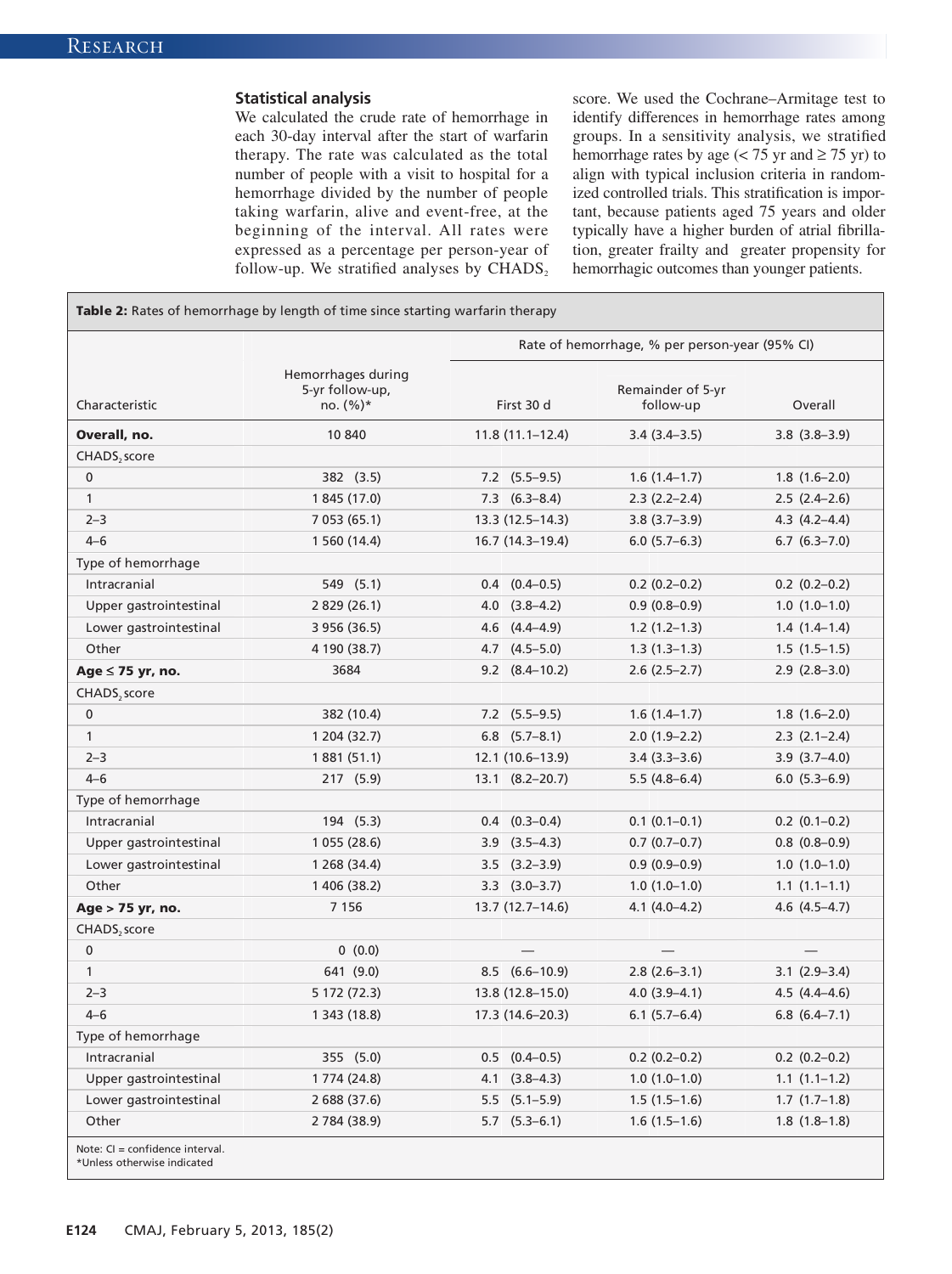# **Results**

Over the 13-year study period, we identified 266 460 new users of warfarin in Ontario aged 66 years or older. Of these patients, 125 195 (47.0%) had a visit to a physician or an admission to hospital for atrial fibrillation in the preceding 100 days. The median age for starting warfarin therapy was 77 years, and about one-half of the participants were men (Table 1). Overall, 69.0% (*n* = 86 432) of patients with atrial fibrillation newly receiving warfarin therapy had an estimated  $CHADS<sub>2</sub>$  score of 2 or more at the start of therapy. The 5-year all-cause mortality for the cohort was  $35.7\%$  ( $n = 44\,692$ ).

Among patients starting warfarin for atrial fibrillation, the cumulative incidence of hemorrhage was 1.0% (*n* = 1196) at 30 days, 4.1% (*n* = 5095) at 1 year and 8.7% (*n* = 10 840) at 5 years. The overall risk of hemorrhage for the duration of the study was 3.8% (95% confidence interval [CI] 3.8%–3.9%) per person-year (Table 2). The risk was highest during the first 30 days of therapy (11.8% [95% CI 11.1–12.4] per person-year), falling to  $3.4\%$  (95% CI 3.4–3.5) per person-year during the remaining follow-up period (Table 2; Figure 1). Crude 5-year rates of hemorrhage varied significantly according to patients' CHADS, scores at the start of treatment (Table 2; *p* < 0.001). Those with a CHADS<sub>2</sub> score of 4 or higher had higher than average rates of hemorrhage (16.7% [95% CI 14.3%–19.4%] per person-year in the first 30 d, 6.0% [95% CI 5.7%–6.3%] per person-year thereafter), and patients with a CHADS, score of less than 2 had lower than average rates of hemorrhage (1.8% [95% CI  $1.6\%$  –2.0%] per person-year for a score of 0, and 2.5% [95% CI 2.4%–2.6%] per personyear for a score of 1; Figure 1). Similarly, rates of hemorrhage varied by patient age at the start of treatment. The risk of hemorrhage among patients older than 75 years was 4.6% (95% CI 4.5%– 4.7%) per person-year, compared with 2.9% (95% CI 2.8%–3.0%) per person-year among patients aged 75 years or younger (Table 2).

Most admissions to hospital involved gastrointestinal hemorrhages  $(62.6\%, n = 6785)$ ; more than one-third involved hemorrhages at other sites (38.7%, *n* = 4190) (Table 2). In total, 1963 (18.1%) patients admitted to hospital with hemorrhages died in hospital or within 7 days of being discharged (data not shown). As expected, mortality was highest among patients admitted to hospital for intracranial hemorrhage (*n* = 229, 41.7%) as compared with upper gastrointestinal



**Figure 1: Incident rate of visits to hospital with hemorrhages in 30-day increments after the start of war**farin therapy among older patients (≥ 66 yr) with atrial fibrillation. Rates are stratified by CHADS<sub>2</sub> score at **the start of treatment.**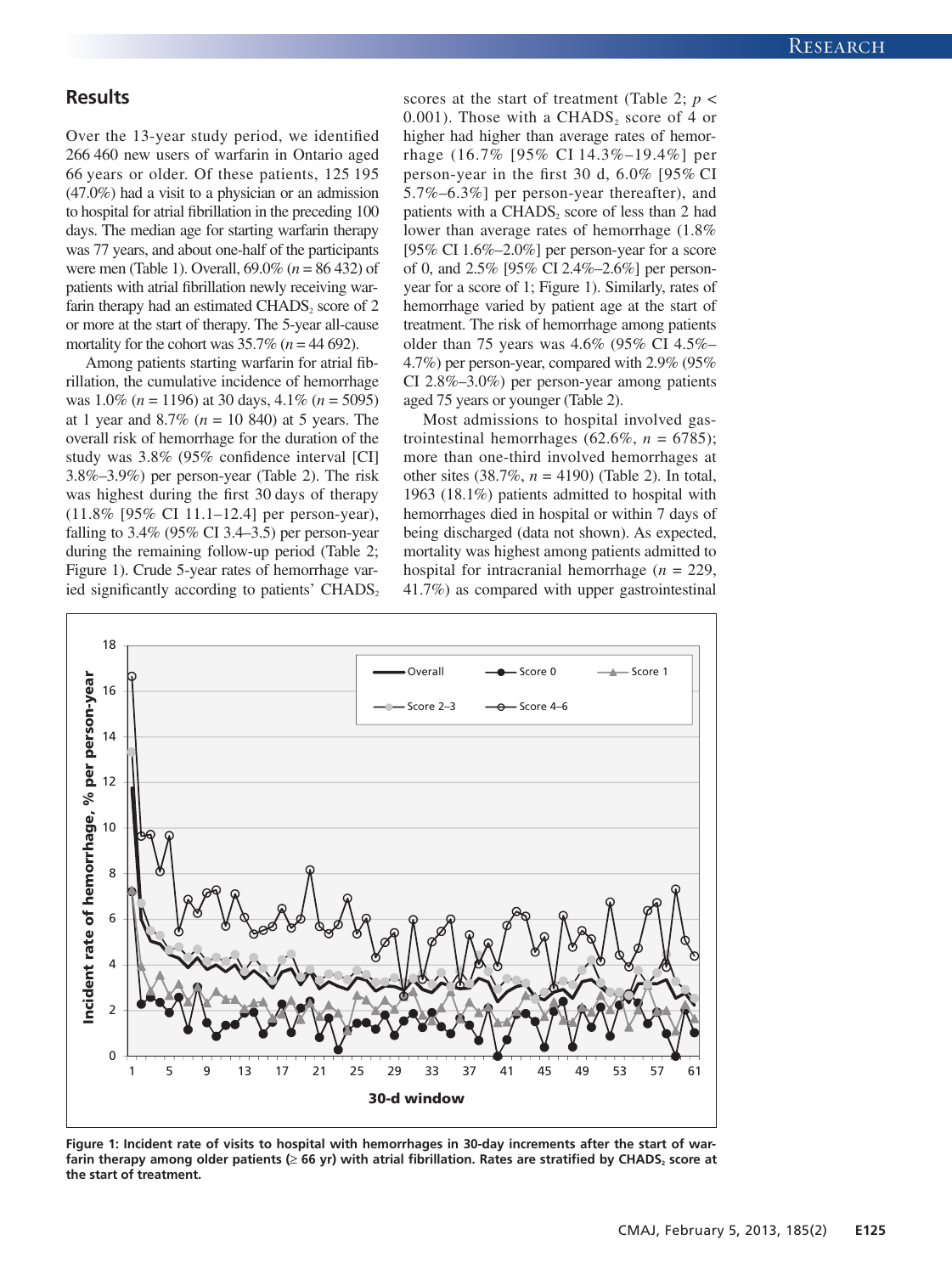hemorrhages ( $n = 408$ , 14.4%), lower gastrointestinal hemorrhages (*n* = 595, 15.0%) and other hemorrhages  $(n = 527, 12.6\%)$  (data not shown).

In an analysis of the frequency of monitoring the international normalized ratio among the 77 267 patients receiving warfarin therapy for at least 1 year, we found that the average number of prothrombin time tests per person was 24.1 (standard deviation [SD] 14.9). Furthermore, in an analysis of the quality of such monitoring among the 10 840 patients admitted to hospital with a hemorrhage over 5 years and a randomly selected group of patients who did not have hemorrhages, we found similar rates of testing in the preceding 7 (35.9% v. 31.7%) and 14 days (51.9% and 51.2%) (Appendix 1).

## **Interpretation**

In this population-based study spanning 13 years, we found that the rate of hemorrhage among older patients with atrial fibrillation who were receiving warfarin therapy is roughly half that reported in other observational studies (3.8% v. 6.8%–7.2% per person-year).13–15 This is ex pected, because previous studies have considered shorter periods of warfarin use (when the risk of hemorrhage is highest) and patients whose condition is managed at anticoagulation clinics, where closer monitoring may lead to more complete identification of major hemorrhagic events. Conversely, the rate of hemorrhage in our study is considerably higher than those reported in randomized controlled trials of warfarin therapy, which have ranged between 1% and 3% per person-year.6,7,9,11 This difference is likely due to the strict inclusion criteria and close monitoring of patients in clinical trials and the average age of our participants being older than that of patients included in trials. This latter factor is emphasized by our sensitivity analysis stratified by age, in which the rate of hemorrhage for the younger group of patients (aged  $\leq$  75 yr) newly receiving warfarin therapy more closely aligns with results from randomized clinical trials.

Our study shows that the risk of hemorrhage is particularly high during the first 30 days of warfarin therapy, with almost 1% of all new users admitted to hospital for hemorrhage during this period. Furthermore, this risk is amplified among patients with CHADS, scores higher than 4. The clinical importance of this finding is underscored by the number of patients admitted to hospital for hemorrhage who died either in hospital or shortly after discharge.

#### **Strengths and limitations**

Strengths of our study include its large sample, extended follow-up and inclusiveness. Furthermore, our cohort members had comprehensive health insurance, including coverage for prescription drugs, thereby minimizing selection bias. Al though the rates of hemorrhage we describe are crude estimates, characterizing these risks in such a large population receiving routine clinical care is an important contribution to the literature.

Our findings derive from Ontario residents aged 66 years and older. Thus, the generalizability of our results to younger patients and people in other jurisdictions is unknown. However, because atrial fibrillation is diagnosed at a mean age of 71 years,<sup>32</sup> most people receiving warfarin therapy for new onset of the condition would be eligible for inclusion in our study.

We do not have information regarding medications obtained without a prescription, and thus the true prevalence of the use of ASA and NSAIDs by our cohort is underestimated.

We do not have access to international normalized ratio values during bleeding episodes, which would provide interesting data on risk of hemorrhage for individual patients. However, a population-based study in Ontario recently found the time in therapeutic range among residents of Ontario receiving warfarin therapy to be about 59%.33 In addition, we found similar rates of monitoring the international normalized ratio among patients with and without hemorrhage.

We limited our analyses to patients who started warfarin therapy after a clinical encounter for atrial fibrillation or flutter. Although the sensitivity (77.8%–87.7%) and specificity (99%–100%) of this definition has been shown to be high, $34$  our approach will undoubtedly exclude some patients with atrial fibrillation, particularly those with paroxysmal atrial fibrillation or flutter.

We are unable to determine which patients received treatment in the community as opposed to in hospital-based anticoagulation clinics, which could help guide future research.

Finally, our study examined the incidence of hemorrhage resulting in a visit to hospital, and therefore excludes minor events not resulting in a visit to hospital and severe events leading to prehospital death. Consequently, our rates of hemorrhage underestimate the true overall rates in this population. Furthermore, although the codes used to identify major hemorrhage are highly sensitive and specific, care must be taken when comparing hemorrhage rates between studies given the varying definitions of major bleeding events.

#### **Conclusion**

In this large cohort of older patients with atrial fibrillation, we found that rates of hemorrhage are highest during the first 30 days after the start of warfarin therapy, and that almost 1 in 5 such